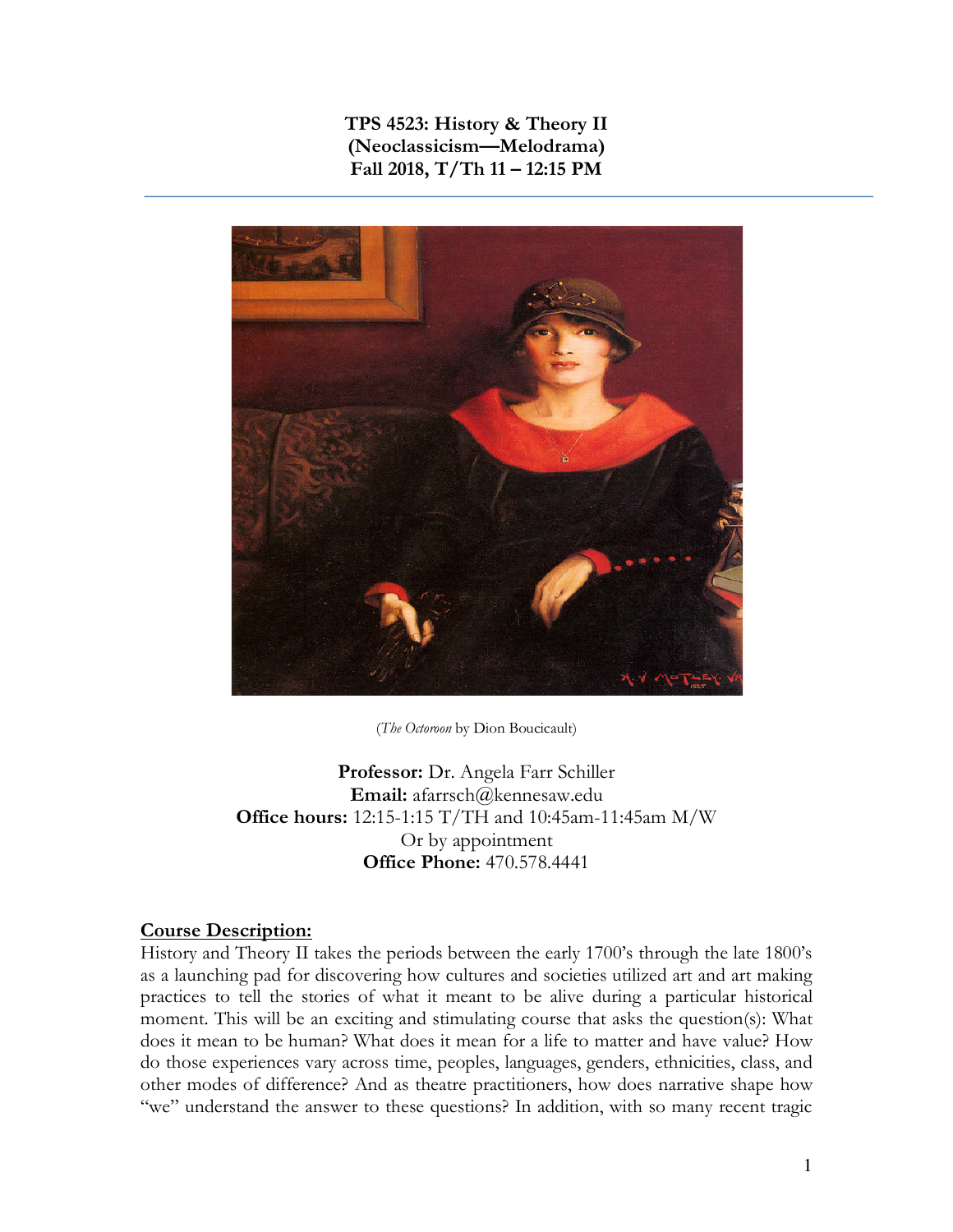events mobilized around the value of life, such as the terrorist events at the Pulse Night Club in Orlando, FL, the murder of Philando Castile streamed live via Facebook in Minnesota, and the killing of police officers in Dallas and Baton Rouge, these questions unfortunately remain exceptionally relevant, not just in the  $18<sup>th</sup>$  and  $19<sup>th</sup>$  centuries, but also in our contemporary lives.

That being said, artists are often the ones that come together to express the inexpressible as a way of helping a society recognize problematic issues that are often difficult to process or talk about. For this semester, we turn to the artist known as playwright. Here we will consider the playwright as social theorist. When I use the term "social theorist" I mean an artist who uses the craft of storytelling to connect specific cultural dots in an effort to tell a larger tale about history and humanity. These are artists who use art as a vessel to unpack what it means to be alive from a multitude of perspectives and artistic vehicles, such as neoclassicism, farce, and melodrama.

As such, the plays offered throughout the syllabus often contain graphic language and imagery, as well as scenes of love, beauty, and transcendence. You may encounter texts in this course that express ideological or philosophical points of view that you do not share, and you may find some material difficult. It is vital, however, that all class members engage fully, openly, and thoughtfully with the course material, in a manner that is respectful both of the subject matter and of the other members of the class, even (and especially) when disputes arise. The respect for and sharing of difference and differing experiences is what will make this a course a dynamic space for intellectual and emotional growth. On this journey, we are a community of equals…welcome.

*Pre-requisites: TPS 3403 and either TPS 3493 or 3600. Grade of C or better in both courses.*

# **Required Texts:**

- Various readings will be made available through the course website (Desire 2) Learn/D2L) these readings will have the symbol "(D2L)" next to them on the syllabus, if not they will be inside of the Norton Anthology mentioned below.
- *Norton Anthology of Drama, Vol. I & II*

# **Suggested Texts:**

- *History of the Theatre* by Oscar G. Brockett and Franklin J. Hildy (Foundation Edition)
- *Theatre Histories* by Phillip B. Zarilli
- *The Empty Space* by Peter Brook
- *MLA Handbook for Writers of Research Papers* (8<sup>th</sup> edition, 2016)/ You can also find current guidelines online

# **Learning Outcomes:**

• You will be able to discuss the basic aims and historical periods of theatre across the 18th and 19st centuries.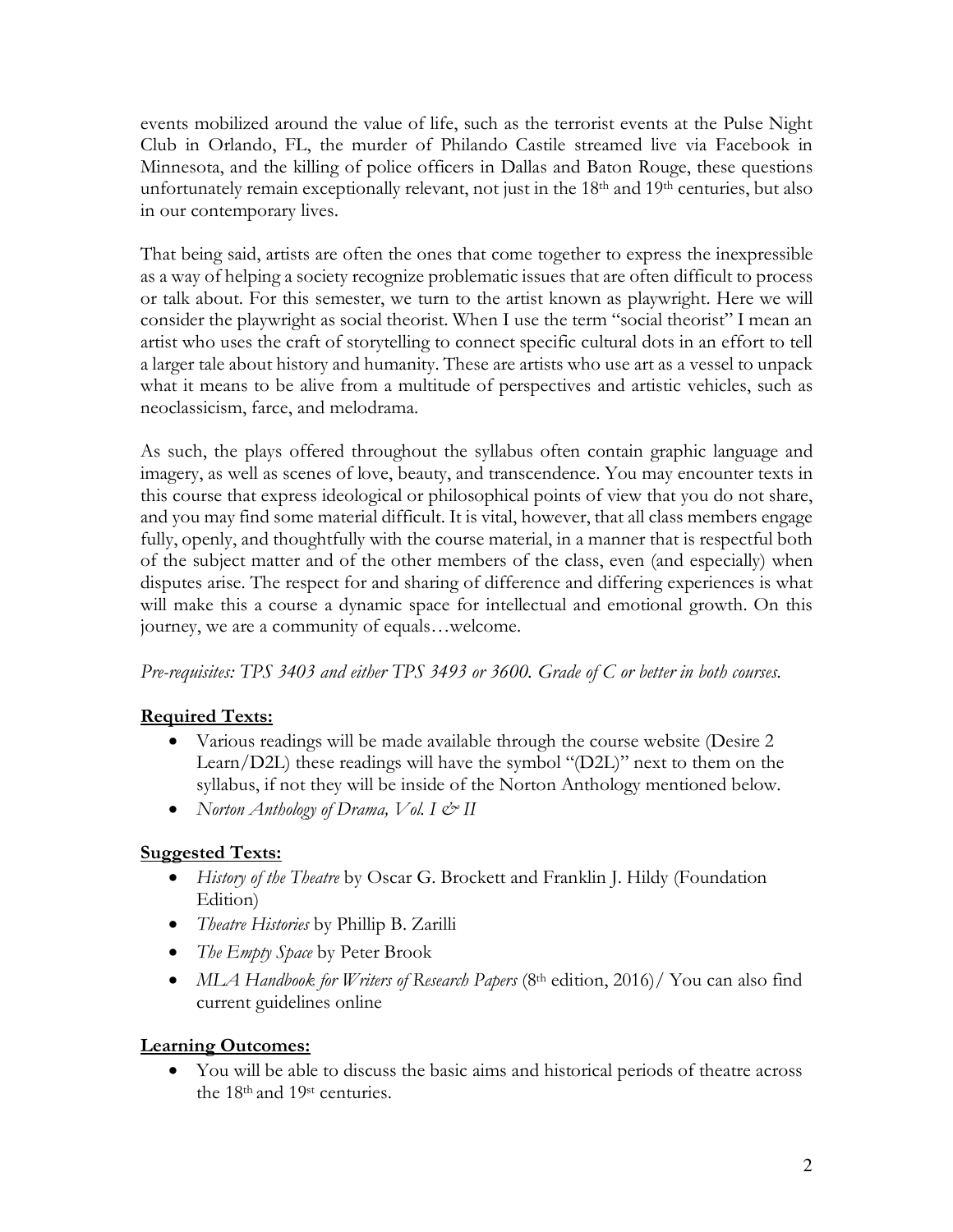- You will be able to analyze how humans have come to understand themselves through the craft of storytelling and narrative.
- You will be able to conduct, compose, and present original research, and scholarship.
- You will be able to think critically about the relevance of theatre as an art form, a methodology for thinking critically about society, a theoretical tool, a mode of expression, and entertainment.
- You will be able to demonstrate professional protocol appropriate to theatre, performance, and scholarship.

# **GRADING BREAKDOWN:**

Each student's final grade for the class will be determined by dividing the total number of points earned over the course of the semester by 1000.

**A Note on Grading:** *C indicates work that meets the course requirements in every way. B and A are honors grades indicating work beyond the basic requirements, with an A denoting outstanding achievement.*

| Attendance & In-Class Participation:               |                           | 75 points    | $7.5\%$ |
|----------------------------------------------------|---------------------------|--------------|---------|
| Critical Thinking Questions (6@20pts each):        |                           | 120 points   | $12\%$  |
| Scholarly Reading Demonstration (4@20 each):       |                           | 80 points    | $8\%$   |
| Reflection Writings $(2@50 \text{ pts. each})$ :   |                           | 100 points   | $10\%$  |
| Midterm: Scholarship in                            |                           |              |         |
| Action Project (#1):                               | $150$ points              | $15\%$       |         |
| Directing as Theory Project:                       |                           | 75 points    | $7.5\%$ |
| <b>Dramaturgical Report:</b>                       |                           |              |         |
| Meeting with Me (50pts)/Actual Report (150pts):    |                           | 200 points   | 20%     |
| Final Project: Scholarship in Action Project (#2): |                           | $200$ points | 20%     |
| <b>TOTAL</b>                                       |                           | 1000 points  | $100\%$ |
|                                                    | <b>Total Points Grade</b> |              |         |
|                                                    | 900-1000                  | A            |         |
|                                                    | 800-899                   | B            |         |
|                                                    | 700-799                   | C            |         |
|                                                    | 600-699                   | D            |         |
|                                                    | 00-599                    | F            |         |
|                                                    |                           |              |         |

**Contacting Me:** The best way to get in touch with me is via email – please email me directly at afarrsch@kennesaw.edu rather than emailing me through D2L. You are also welcome to drop by during my office hours, or to set up an appointment to meet with me at another time. (Even during office hours, its best to set up an appointment in advance, if possible. Other people might be having the same idea to come and meet with me during the same time and I want to make sure that you get your needs met.) I will do my best to respond to all emails within 48 hours, excluding weekends and holidays.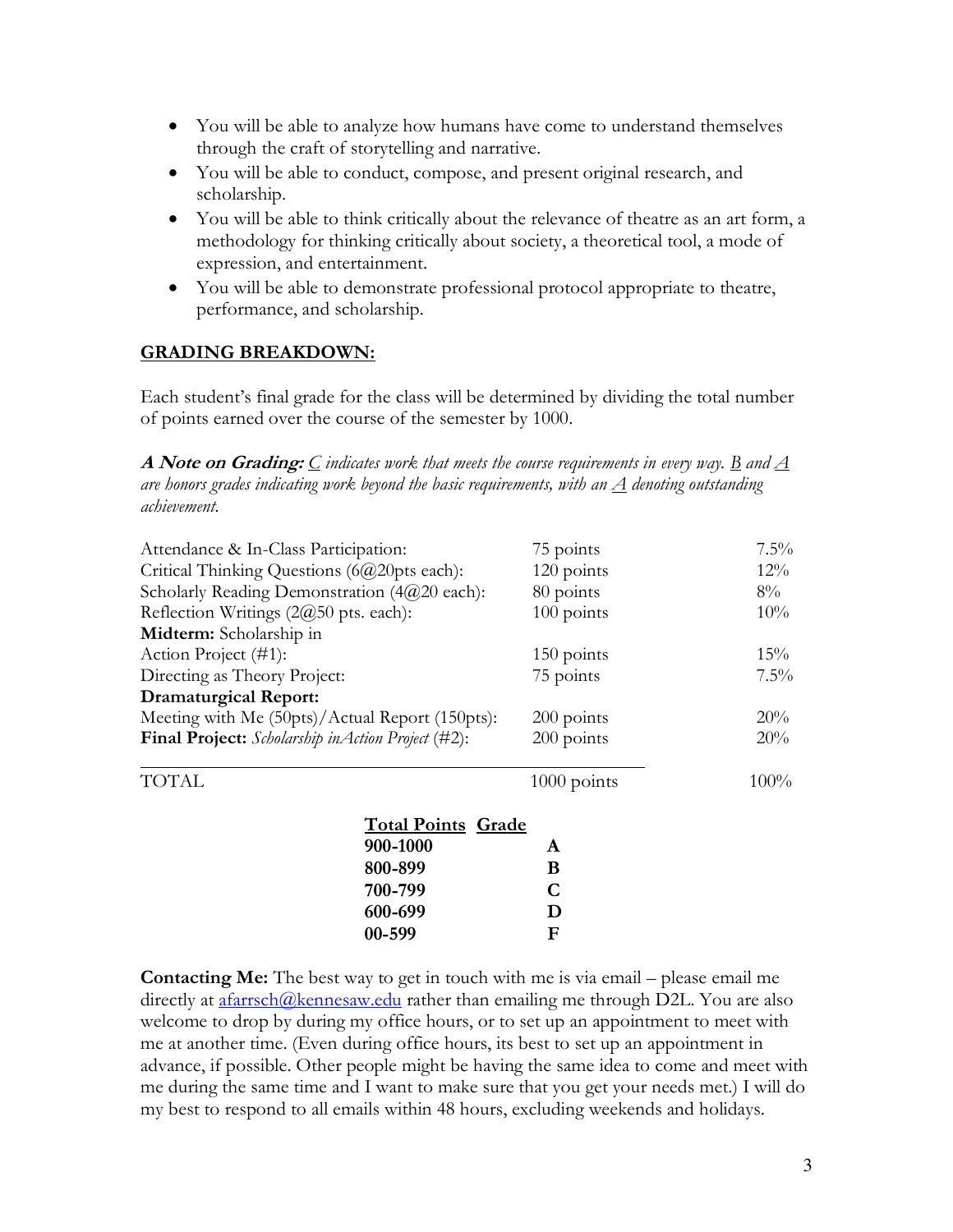Don't wait until the night before an assignment is due to email me with questions – you very likely will not get a reply in time!

#### **My Pledge to You:**

My primary reason for working at this university is to help and support your ability to learn. I believe deeply in you as a student and want to foster your growth as an artist and as a scholar. If you are struggling for any reason, please do not hesitate to reach out to me so that we can set up a time to discuss your progress in the course, either during office hours or outside of them. I will help you or help bridge you to the right source of assistance if you ask.

#### **Course Itinerary:**

**T 8.14 Discuss:** Syllabus/Course Overview **Read for the Next Class:** "Preface" from Keith Jenkin's *Re-Thinking History,*  "Teaching I Critical Thinking" by bell hooks & "Possession" by Suzan-Lori Parks (D2L)

> *\*You should come to the next class having read these materials and prepared to demonstrate your knowledge on the above materials, this goes for all/any assigned readings and videos throughout the semester.* **Also, any D2L essays or articles (not plays) discussed in class need to be printed out in "scholarly marked" hard copy version and brought to class for the discussion. Bring two copies: One to turn in to me and one to use in class for the in-class discussion.**

> **What is:** *A Demonstration of Scholarly Reading Skills* (for articles and essays) practicing reading and reading through. Turn in a version of the reading that demonstrates a critical engagement with the reading including: A) underling what you believe the thesis is and explain why in the margins, B) writing in the margins that pinpoints ideas of note for you and your critical thinking based response to those idea throughout the entire article, C) provide a paragraph at the end of the article that gives a contemporary example of your choosing that speaks to the scholar's thesis, explaining both how and why your example represents the thesis. **What is:** A Dramaturgical Report **Sign Up:** Dramaturgical Reports

#### **Th 8.16 No Class**

**T 8.21 Discussion:** "Rethinking History", "Possession", & "Teaching I Critical Thinking" (D2L) **Playwright as Theorist:** Who gets to speak?/What is Theory? **Due:** *A demonstration of scholarly reading skills* from discussion materials above

> **What is:** A Dramaturgical Report **Sign Up:** Dramaturgical Reports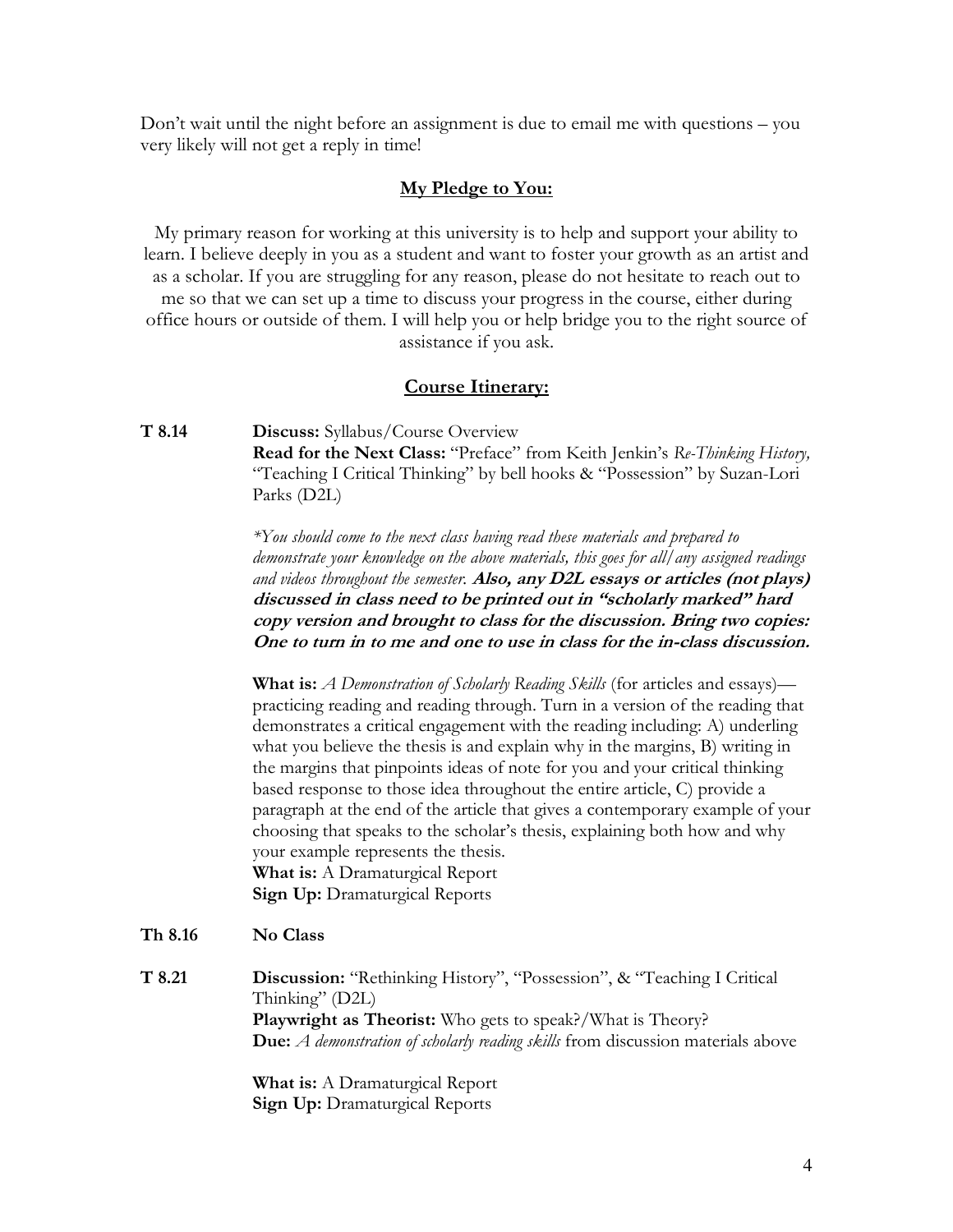| Th 8.23          | <b>Lecture &amp; Discussion:</b> Pan-European Age of Enlightenment                                                                                                                 |
|------------------|------------------------------------------------------------------------------------------------------------------------------------------------------------------------------------|
| T 8.28           | Lecture & Discussion: France & French Theatre Part I<br>What is: A Reflection Paper?                                                                                               |
| Th 8.30          | <b>Dramaturgical Report &amp; Discussion:</b> Pierre Corneille/Le Cid (D2L)<br>In Class Activity: Critical Thinking Question #1                                                    |
| T <sub>9.4</sub> | Lecture and Discussion: France & French Theatre Part II<br>In Class Activity: Neoclassical Debate<br>*Bring a copy of Le Cid to class for activity                                 |
| Th 9.6           | <b>Dramaturgical Report &amp; Discussion:</b> Moliere/Tartuffe<br>In Class Activity: Critical Thinking Question #2                                                                 |
| $T$ 9.11         | Lecture & Discussion: Feminism & English Theatre                                                                                                                                   |
| Th 9.13          | <b>Dramaturgical Report &amp; Discussion:</b> Aphra Behn/The Rover<br>In Class Activity: Critical Thinking Question #3                                                             |
| $T$ 9.18         | Lecture & Discussion: Enlightenment, Race, & the English Theatre                                                                                                                   |
| Th 9.20          | <b>Dramaturgical Report &amp; Discussion:</b> The School for Scandal<br>In Class Activity: Critical Thinking Question #4                                                           |
| $T$ 9.25         | Lecture & Discussion: Germany & German Theatre<br>Due: Reflection Paper #1 on Rover                                                                                                |
| Th 9.27          | Dramaturgical Report & Discussion: Johann Wolfgang Von<br>Goethe/Faust<br>In Class Activity: Critical Thinking Question #5                                                         |
| T10.2            | <b>Discussion:</b> Georg Buchner/Woyzeck<br><b>What is:</b> One-on-one meeting<br><b>What is:</b> Scholarship In Action $\#1/W$ oyzeck,<br>Adaptation as Theory (Midterm Activity) |
| Th 10.4          | One-on-One Meetings/Scholarship In Action In Class Prep Time<br>*We still meet as a class and attendance will be taken                                                             |
| T10.9            | One-on-One Meetings/Scholarship In Action In Class Prep Time<br>$*W$ e still meet as a class and attendance will be taken                                                          |
| Th 10.11         | One-on-One Meetings/Scholarship In Action In Class Prep Time<br>$*W$ e still meet as a class and attendance will be taken                                                          |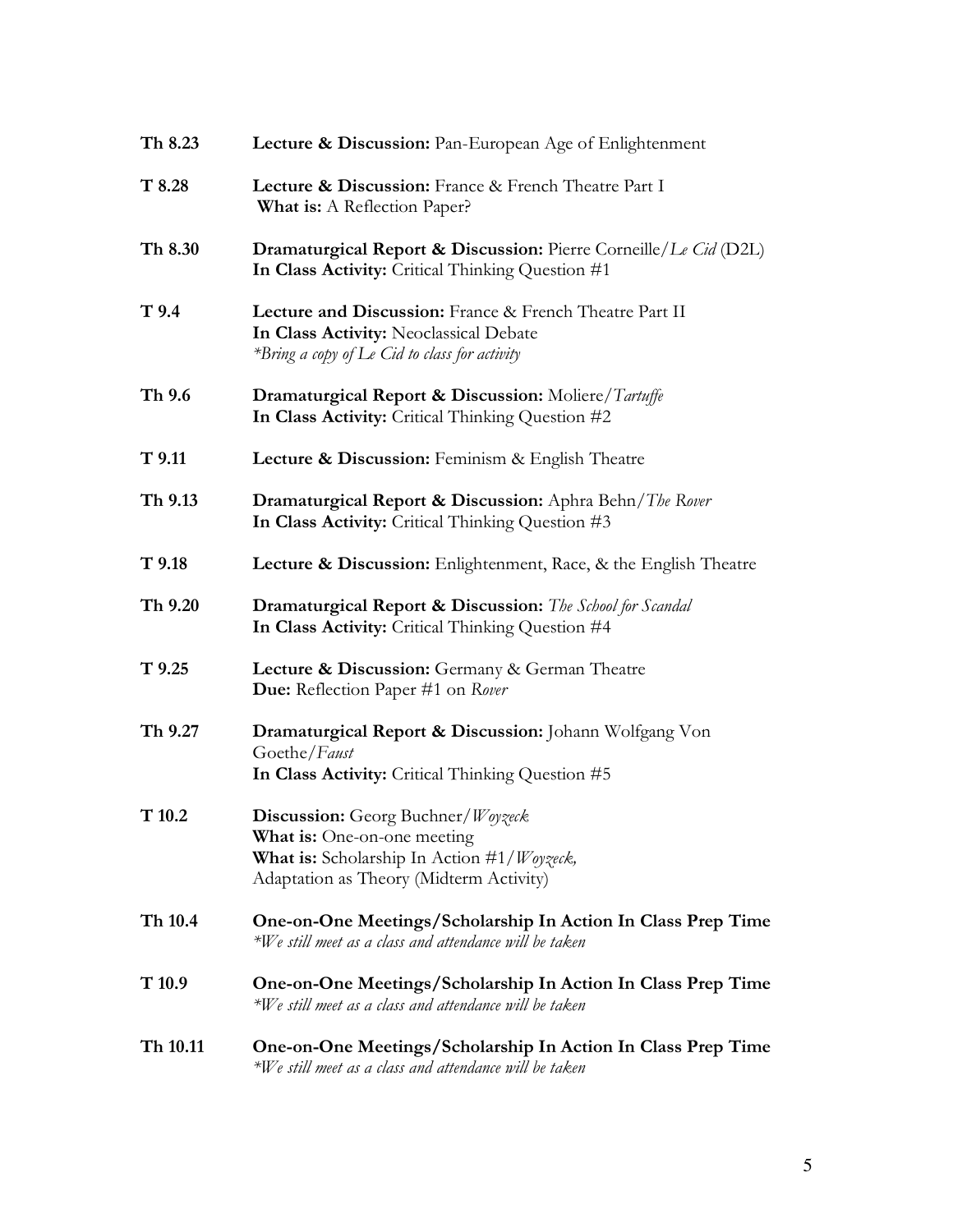| T 10.16                                                                                                                                                                                                                                                                 | <b>MIDTERM:</b> Scholarship in Action Showings plus Group Led Talk Backs                                                                                                                         |  |
|-------------------------------------------------------------------------------------------------------------------------------------------------------------------------------------------------------------------------------------------------------------------------|--------------------------------------------------------------------------------------------------------------------------------------------------------------------------------------------------|--|
| Th 10.18                                                                                                                                                                                                                                                                | Lecture & Discussion: Early American Theatre Part I                                                                                                                                              |  |
| T10.23                                                                                                                                                                                                                                                                  | <b>Dramaturgical Report &amp; Discussion:</b> The Contrast<br>In Class Activity: Critical Thinking Question #6                                                                                   |  |
| Th 10.25                                                                                                                                                                                                                                                                | Lecture & Discussion: Anne Bogart Article (D2L)<br>In Class Activity: Directing as Theory with Viewpoints:<br>The Contrast<br>Due: Scholarly Reading Demonstration of Bogart Article             |  |
| T 10.30                                                                                                                                                                                                                                                                 | In Class Activity: Directing as Theory with Viewpoints:<br>The Contrast in class rehearsal time                                                                                                  |  |
| Th 11.1                                                                                                                                                                                                                                                                 | In Class Activity: Directing as Theory with Viewpoints:<br>The Contrast in class rehearsal time                                                                                                  |  |
| T 11.6                                                                                                                                                                                                                                                                  | In Class Activity: Viewpoints Showings <i>plus</i> Group Led Talk Backs                                                                                                                          |  |
| Th 11.8                                                                                                                                                                                                                                                                 | Lecture & Discuss: Early American Theatre Part II                                                                                                                                                |  |
| **Friday November 9 <sup>th</sup> is the TPS RadnoculUR Salon from 12-1pm**<br>Extra Credit is Offered for both Attending (15pts) and Presenting Talks (50pts)<br>If you would like to present work come and see me at least two weeks<br>in advance of the RadnoculUR. |                                                                                                                                                                                                  |  |
| T 11.13                                                                                                                                                                                                                                                                 | Lecture & Discussion: Harriet Beecher Stowe, adapted by George Aiken<br>for the stage/Uncle Tom's Cabin (the play) (D2L): Note this is a LONG text<br>Due: Reflection Paper #2 Uncle Tom's Cabin |  |

**Th 11.15 Lecture & Discussion:** *The Octoroon* (D2L) **In Class Activity:** PBS Race Test *\*Bring Your Laptop to Class in Order to Participate in this-In-Class Activity* 

> **What is:** Scholarship in Action Activity #2/Final Project *\*We will discuss the details during this class*

#### Fall Break November 20-26<sup>th</sup>

- **T 11.27 In Class Activity:** Work on Scholarship In Action Project **\****We will still meet and take attendance during class time*
- **Th 11.29 In Class Activity:** Work on Scholarship In Action Project **\****We will still meet and take attendance during class time* **(Last Day of Official Class)**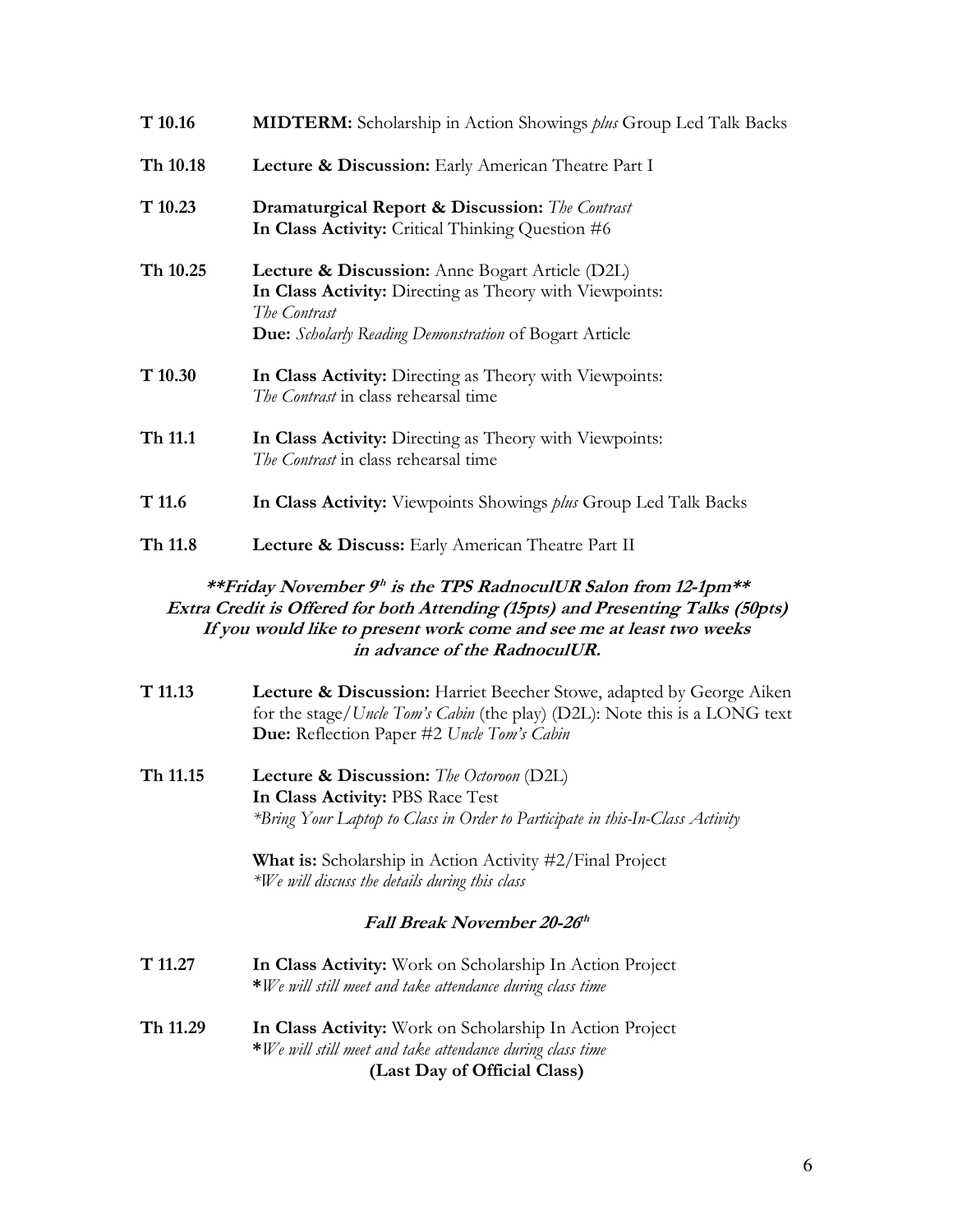#### **Th 12.6 Present Final Projects** (10:30-12:30pm)

*\*In an effort to be responsive to the needs and trajectory of the class there may be times that I might need to alter the class itinerary if necessary*

#### **COURSE REQUIREMENTS:**

**Attendance Policy:** Regular attendance is required, and students are responsible for any material discussed in class. You are allowed to miss *two classes without penalty*. I understand that over the course of the semester you may get sick, you may have transportation issues, or you may need to miss class in order to attend an important event. *This is why you get two freebies – use them wisely!* Absences occurring after this quota has been met will cost points off the student's final grade (see chart below). Students absent on a day when in-class assignments are scheduled will not be allowed to make them up.

 $0-2$  absences  $= 0$  points  $3$  absences  $= 50$  points 4 absences  $= 75$  points  $5$  absences  $= 100$  points 6 absences  $= 150$  points 7 absences or more = 300 points

#### **\*Tardies = 1⁄2 absence, this means if you are late 6 times then you will have the equivalent of 3 absences or 50 points subtracted from your grade total**

All absences (except officially documented by the university) are considered UNEXCUSED. This policy includes all personal illnesses, deaths in the family, and so on.

Class will begin promptly and I will take attendance at this time by sending around a sign-in sheet, once the sheet has gone around once a line will be drawn after the last name written and any names written below the line are considered tardy. It is your responsibility to make sure that you sign your name on the sign-in sheet. If your name does not appear on the signin sheet for a given date you will be considered absent. It is your responsibility to verify my attendance list  $-$  if you are tardy, check to see that I counted you present that day. Students who are 15 or more minutes late to class, or who leave 15 or more minutes early (without my permission) are considered absent for the day.

**Participation (7.5%):** All students are expected to participate actively in the community of this course – by that, I mean that I expect each student to have read the assigned material before class begins, to contribute to class discussions and activities in ways that are constructive to your fellow colleagues, and to demonstrate openly your learning process with the material.

### **Dramaturgical Report: (20%)**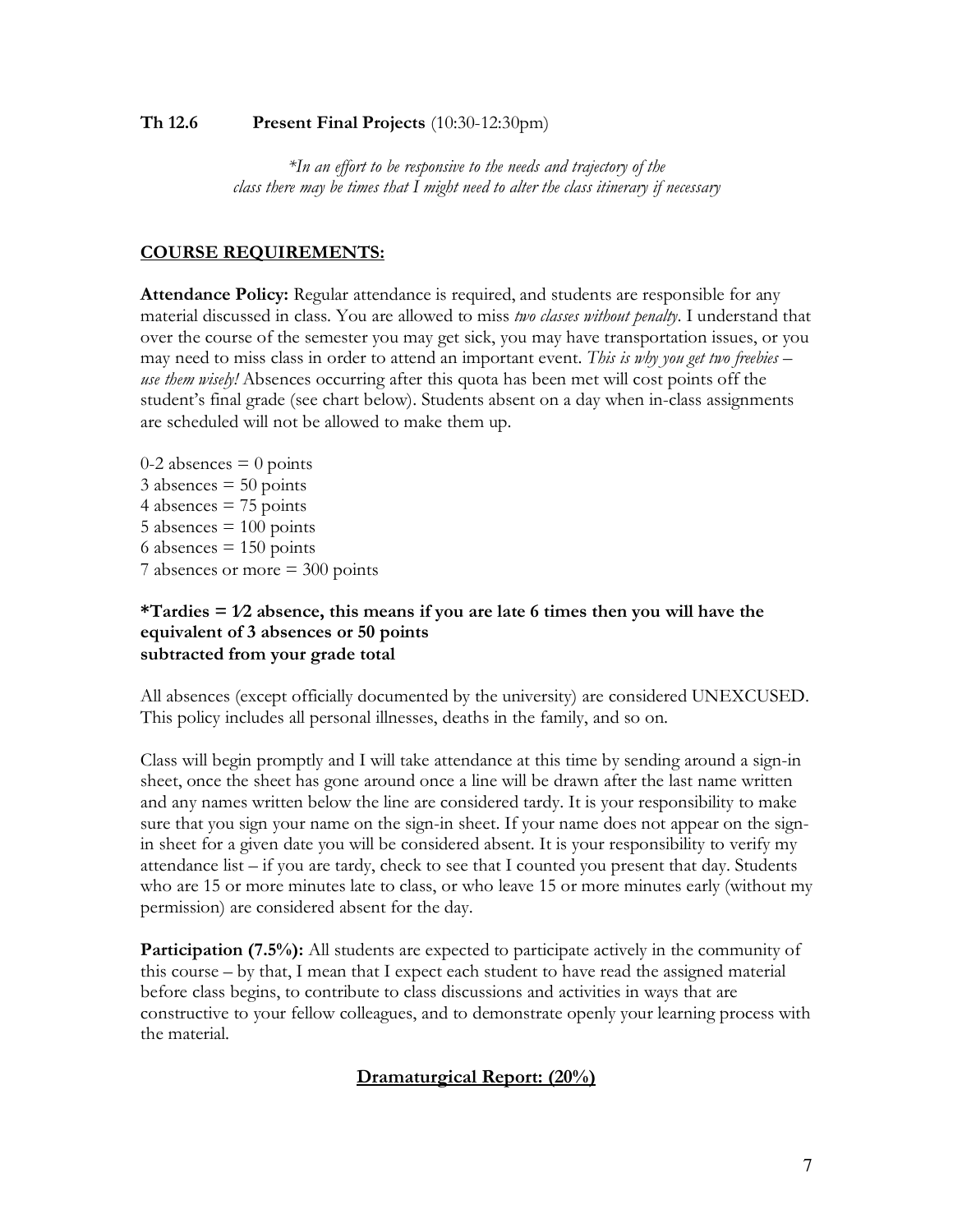*\* Schedule and meet with me at least three weeks before your presentation, first as a group and then in a separate appointment as an individual. Both of these appointments together are worth 25pts of your dramaturgical report, you must complete both to receive the 25pts.*

A dramaturgical report is a solo ten-minute academic talk that encompasses an original theory-based argument about how power works in your play of choice from the syllabus.

Choose one keyword from the list below. A single word may not be used more than once during the span of the course.

> • Exploitation • Marriage

- Citizenship
- Violence
- Hegemony
- Colonialism
- Imperialism
- Equality
- Class
- Queer
- Orientalism
- Racialization
- Religion
- Slavery
- Terrorism
- **Sexuality**
- Gender
- Ageism

Examine a power structure inspired by and from the frame work of your keyword that supports your original thesis.

- a) Your report should include *at least* five peer-reviewed pieces of evidence that support your argument; these should be imbedded (with the most current MLA citation) in your power point.
- b) Use one of the "dramaturgical areas" (listed below) in the course of supporting your thesis. Your dramaturgical area should be used to support your thesis. Your thesis, not your dramaturgical area, should be what your dramaturgical report is ultimately about.
- c) This report serves as a demonstration of your knowledge of the play as a response to culture, a methodological strategy, and theory for better understanding the relationship between how power works and the human experience.
- d) Working as a group with the other people who are also presenting on your play comprise an interactive activity that embodies a combined thesis as an alternative and complementary pedagogical component of your dramaturgical report. The group interactive activity should be no longer than 15 minutes in total and should have a clear take away that enhances a collective group thesis.

#### **Dramaturgical Areas:**

#### **1)** *Production History:*

- Race
	-
	- Ability
-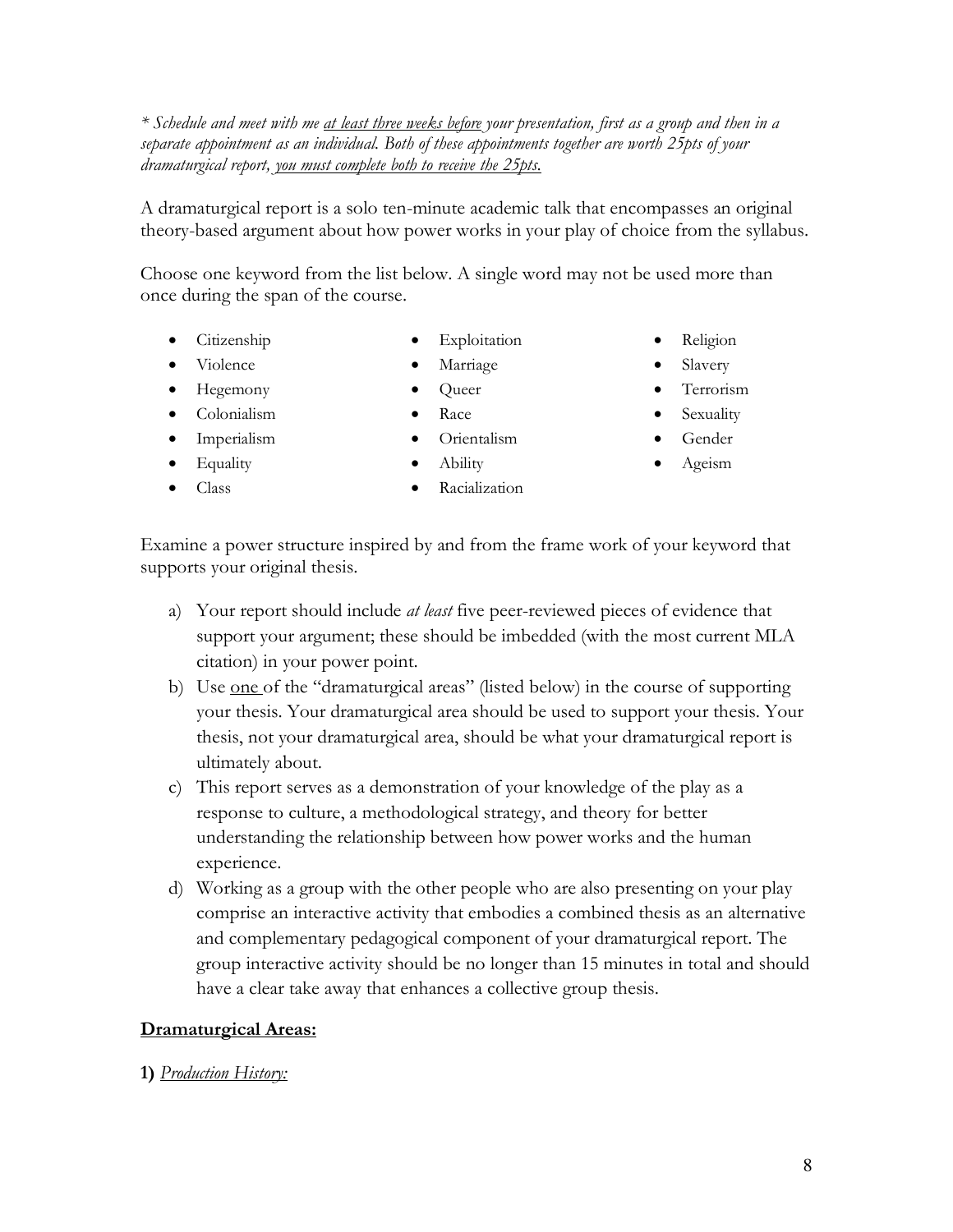**How have other theatre artists approached this script and what artistic choices have they made in production? How has this play been received by critics and audience members?** Reviews can provide both description and analysis of production choices. Interviews with artists can offer insight about the reasons behind those choices. Taken together, those sources may help inform our range of possibilities for how the play might work in production.

## **2)** *The Dramatic Text:*

**How does the play function as a work of art? What thoughts and feelings might it evoke for its audience?** Our own careful reading of the play will always be central to our production choices. But we might also choose to consult the opinions of other scholars and artists who have studied the text. Books and articles about the play can provide useful dramaturgical analysis as well as insight from scholars in other fields such as philosophy or politics. This research might also help to track the history of the play's development and uncover alternate versions or translations, if they exist. Information about development of the text might also point to other topics of research connected to the play's source material.

## **3)** *World of the Playwright:*

**What are the ideas, experiences, and events that characterize the playwright's world?** Research in this area should focus on those issues that seem most relevant to the action and ideas in the script. Information about the playwright and knowledge of his or her other work would be relevant here. If the playwright is particularly inspired by, or writes in dialogue with, other texts or artists, those sources should be studied. Books and articles about contemporary issues may also be relevant to the playwright's style or primary concerns.

### **4)** *World of the Play:*

**What are the historical, social, political, environmental, and cultural factors that characterize the world the play creates?** Research in this area will be based upon the play's setting as well as the actions that occur within that setting. The world of the play may include multiple cultures and communities based upon such factors as race, gender, sexuality, and/or class. It will be important to understand the values, habits and behaviors that characterize these worlds. Secondary sources such as books and articles about the appropriate place or period may be very useful here. Primary sources such as newspaper articles, photographs, paintings, journals and other first-hand accounts may also inform our sense of the play's world.

# **Reflective Writings (10%):**

**a) This is a full one-page single spaced analysis style essay, page two is reserved only for your works cited listings.** Analysis essays are about digging deep—they are not summaries. You need to go beyond the who, what, where, and when, and get to the how and why.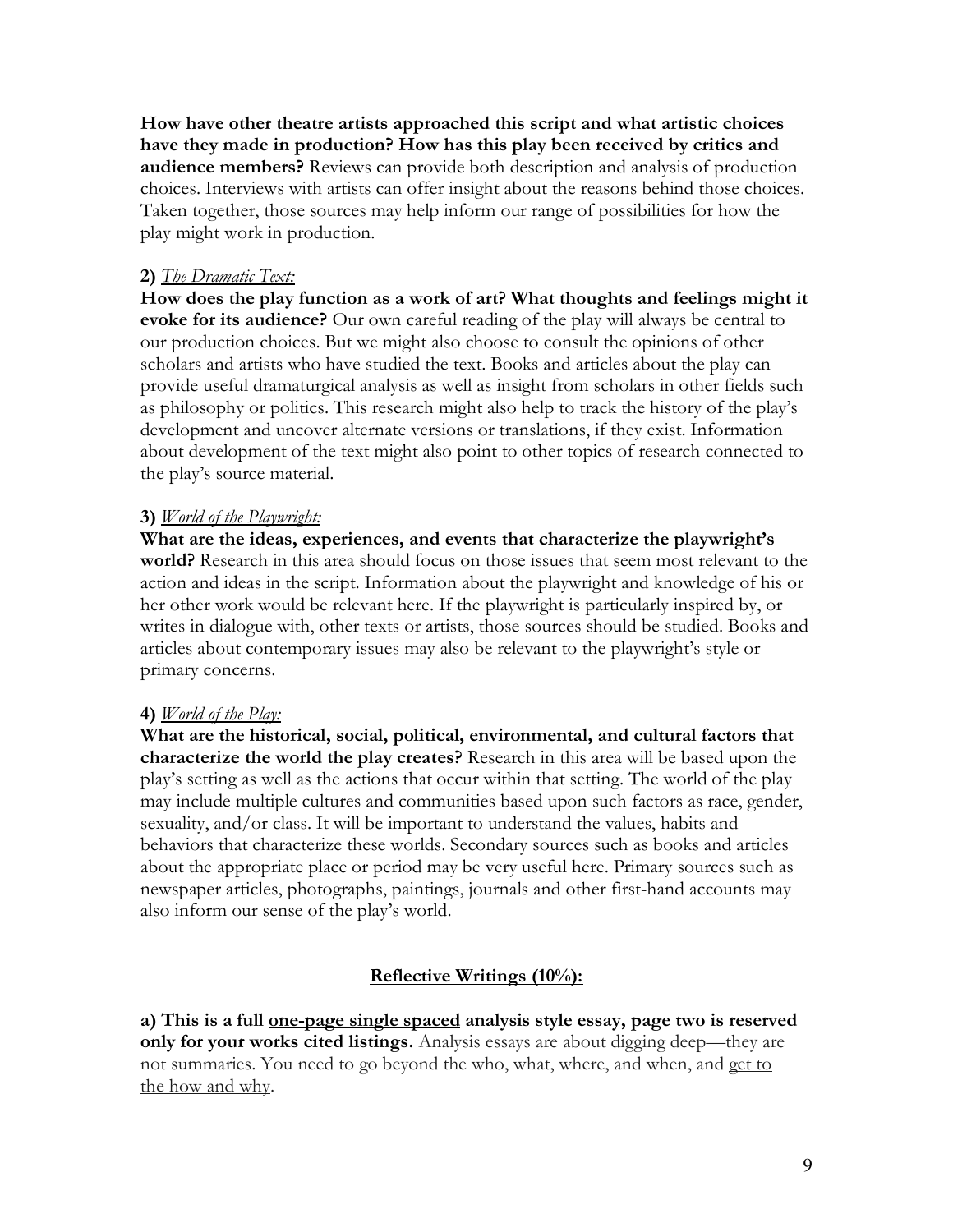**b) This essay is a demonstration of your ability to do a close reading of a play text and come up with an original thesis about a play in relationship to a cultural structure such as race, gender, sexuality, and/or class.** For these essays, you may choose the topic of your choice as long as it fits into the prompt above.

**c)** Each student will be required to complete three reflective writings, to be submitted to me in class on the day that it is due. Due dates are listed in the course itinerary. **Late submissions will not be accepted.** 

Reflective writings should include:

**THESIS STATEMENT—A** summary sentence that clearly outlines the major idea explored or expressed in your essay. **In your essay, this sentence should be in bold.**

**EVIDENCE FROM THE PLAY**—Your essay should include at least two pieces of evidence (direct quotes) from the play text that support your thesis.

**SUPPORTING ANALYSIS**—Each piece of evidence used in your paper should include original analysis that directly supports your thesis.

**A PEER REVIEWED ARTICLE**—Your essay should include at least two direct quotes from two different peer-reviewed articles that directly relate to your thesis.

**MLA CITATION**—Use and cite in the latest MLA format and Times New Roman 12 pt. font.

# **Extra Credit:**

- You can earn 15 extra credit points by taking your reflective paper(s) to the writing center before the paper is due and having the writing center send me an email confirming that you went to the writing center and what you worked on. Extra credit can be earned by utilizing the writing center at any stage in the writing process prior to the paper being due. You can earn 15 pts of extra credit per paper, including your final paper.
- Go to the writing center for support on your dramaturgical report and having the writing center send me an email confirming that you went to the writing center and what you worked on (15 pts)
- Going to see Lydia Henderson in the ARCs center. During your appointment with Lydia, in order to receive the 15 pts, you need to bring in your CV/Resume for a review and have a full consultation with her about how to prepare yourself for the job market. (15 pts)
- Attending (with participation) RadnoculUR (*in the fall*) or the KSU Undergraduate Symposium (*in the spring*) in support of your colleagues (15 pts)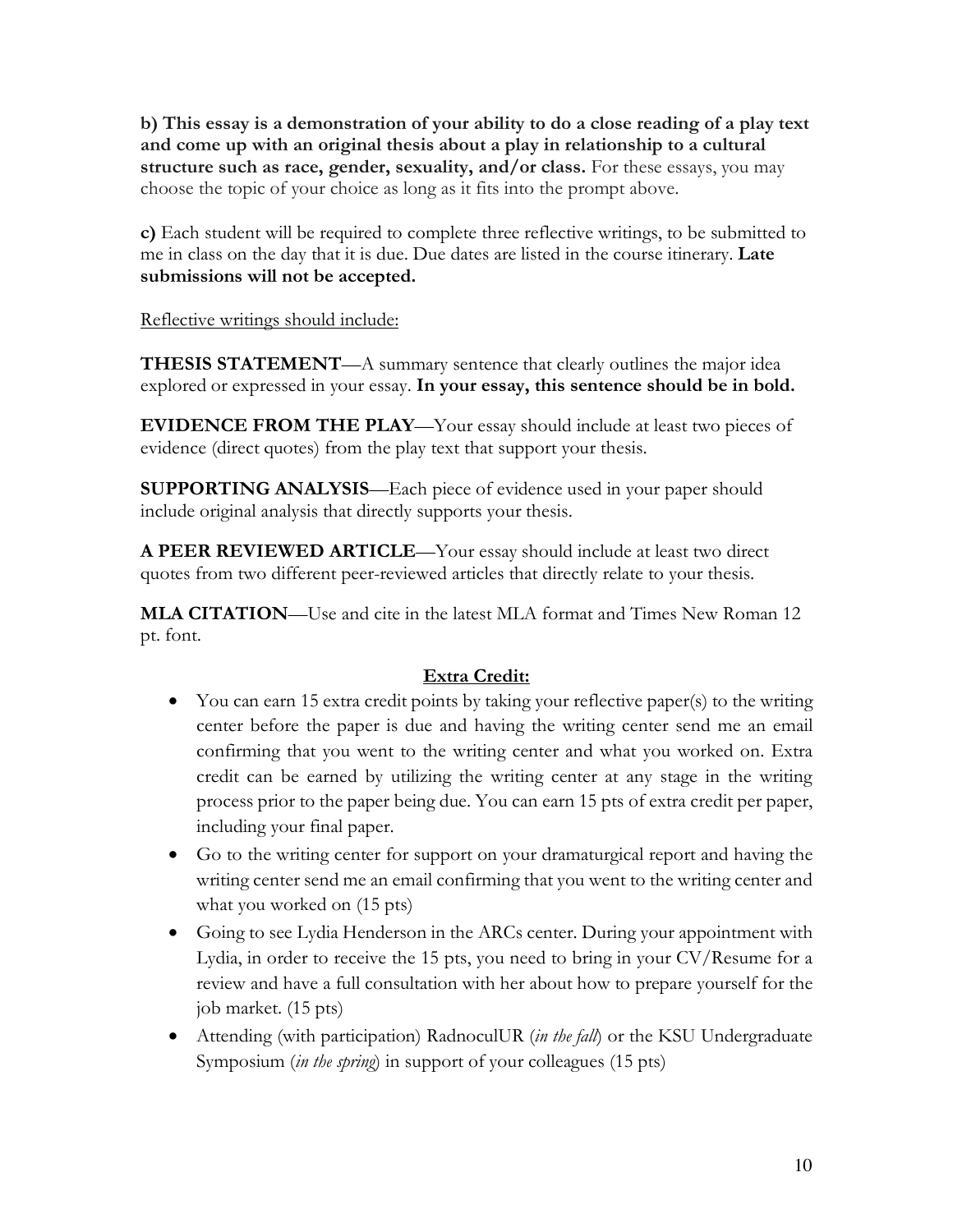• Presenting Scholarship at RadnoculUR (*in the fall*) or the KSU Undergraduate Symposium (*in the spring*) (50 pts) You need to present your project-in-progress at the RadnoculUR audition to qualify to present your work at RadnoculUR.

### **Scholarship in Action Project Midterm and Final (35%):**

There will be one scholarship in action project during the course of the semester. This is a large-scale group centered project. We will talk through this project in greater detail as the date gets closer.

### **COURSE & UNIVERSITY POLICIES AND PROCEDURES:**

### **The Syllabus:**

Our success in this course will depend largely on your adherence to the policies outlined in this document, and on your close attention to the assignment parameters and deadlines listed herein. Sometimes I will remind you about assignment deadlines in class, and sometimes I may not. **Regardless, if it's on the syllabus, you are responsible for it.** "You didn't remind us!" is not an acceptable excuse for missed work. Furthermore, if you have a question about an assignment listed here, it's your responsibility to ask for clarification well in advance. "I didn't understand the assignment!" is not an acceptable excuse for incomplete work. (Nor is, "I emailed you at 11:30pm last night asking for clarification, and you didn't respond!"). Basically, if you follow the syllabus and ask questions whenever the syllabus is not clear you should be fine.

That said, our course schedule is a living document, and as such, it is subject to change. I will do my best to avoid changes to the schedule, but in the event that changes become necessary, it is my responsibility to notify you of any scheduling shifts in a timely manner. Most often changes occur during class, if so, you are responsible for staying on top of any changes that happen during classes that you have missed.

### **Late Work:**

Written work, presentations, and other assignments are due regularly and frequently in this course, and it is imperative that you stay on top of all deadlines. **No late work will be accepted,** late meaning any time after the work is collected by me in class. Personal illness, inclement weather, transportation issues, computer/printer malfunctions, conflicting work schedules, oversleeping, etc. are NOT acceptable excuses for failing to turn in assignments on time. If you are not in class and you have not made prior arrangements with me before the class in which something is due it will not be accepted for credit. There is no way to make up in-class work or presentations; it is your responsibility to check on presentation or meeting dates and notify me well in advance of potential conflicts so that alternate arrangements can be made. If you are struggling with an assignment at the time that it is due, please remember that it is always better to turn in what you have and receive partial credit than to take a zero for the assignment, in this case, perfectionism, though tempting, will not serve you. If you are having an issue with anything in the class reach out to a colleague or make some time to come and see me. I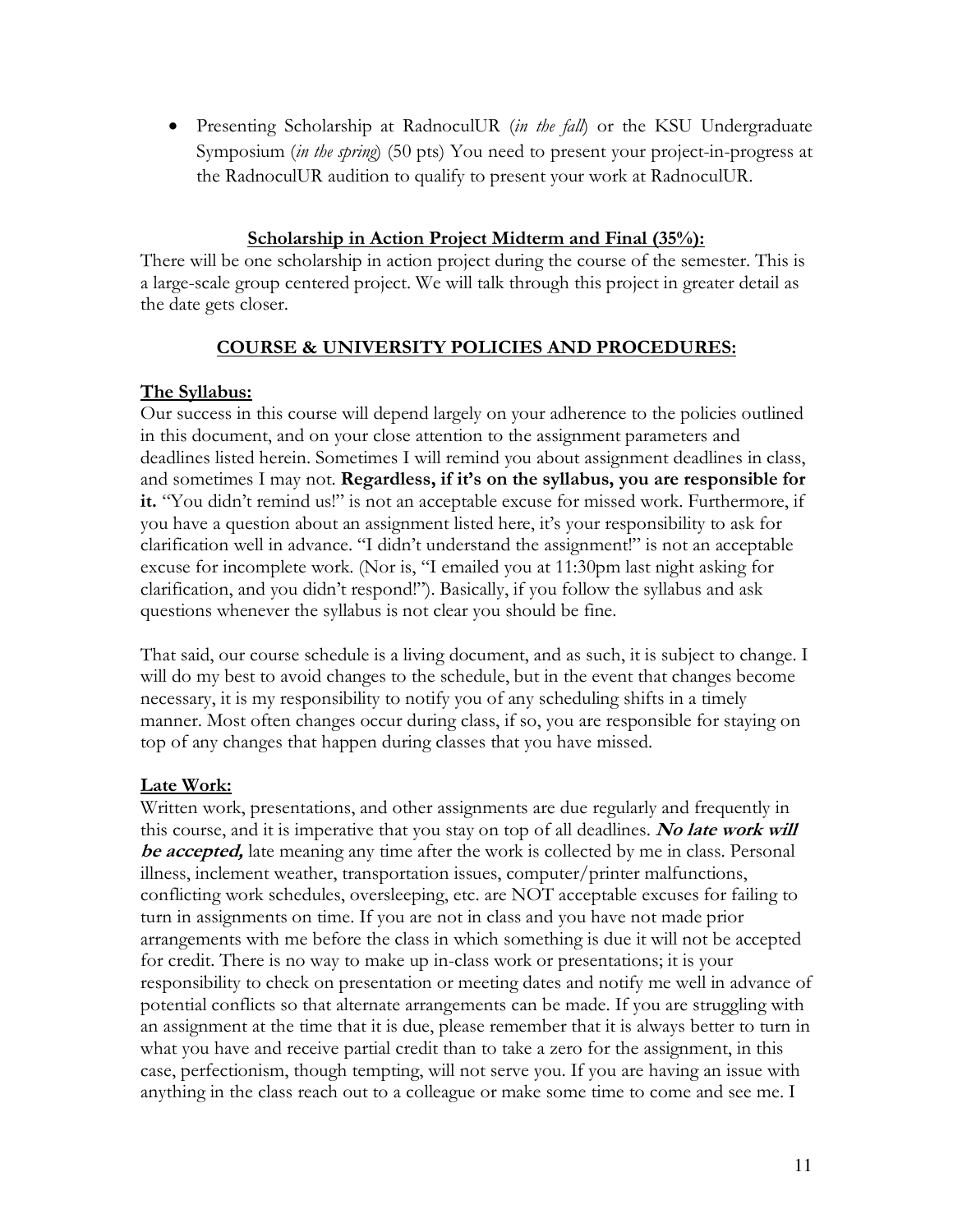am more than happy to assist you in whatever way I can, and if I cannot help you, we will work together to find someone who can.

## **Technology in the Classroom:**

Unless I have specifically granted permission for you to use them in class, you are expected to put away all cell phones, tablets, laptops, headphones, etc. when you enter my classroom – they should remain *silenced and out of sight* for the duration of each class. If you require a laptop for note-taking, let me know ASAP so that we can find a workable solution. We only have a limited time together each day and I want us to be able to take full advantage our time together as a classroom community.

# **Religious Holidays:**

It is my policy to make every reasonable effort to allow students to observe their religious holidays without academic penalty. In such cases, it is the obligation of the student to provide the instructor with reasonable notice of the dates of religious holidays on which he or she will be absent. Absence from classes or exams for religious reasons does not relieve the student of responsibility for completing required work missed. Following the necessary notification, the student should consult with the instructor to determine what appropriate alternative opportunity will be provided, allowing the student to fully complete his or her academic responsibilities. *Please note:* If you anticipate missing class for religious holidays, you must notify me of your religious affiliation and dates of potential absences at least two weeks in advance of the class that you will be missing.

# **Departmental Writing Policy:**

The Department of Theatre and Performance Studies encourages student development as articulate scholars as well as creative artists. To assist students as emerging scholarartists, the Department requires the use of current MLA style throughout the major.

### **A Message From the Writing Center:**

"The KSU Writing Center helps students in all majors improve their writing. Experienced, friendly writing assistants help with topic development, revision, research, documentation, grammar, and more. For more information or to make an appointment, visit writingcenter.kennesaw.edu or stop by English Building, Room 242 (Kennesaw campus) or Building A, Room 184 (Marietta campus)."

### **Cell Phones:**

All phones are to be turned off. Failure to comply will result in loss of Class Participation points. If the problem persists, you will be asked to leave the class for that day and counted absent.

# **Human Relations Statement:**

Kennesaw State University is an educational community comprised of individuals from different ethnic, racial, and religious groups and of different genders, political beliefs, ages, abilities, and sexual orientations. In light of this diversity, KSU is resolved to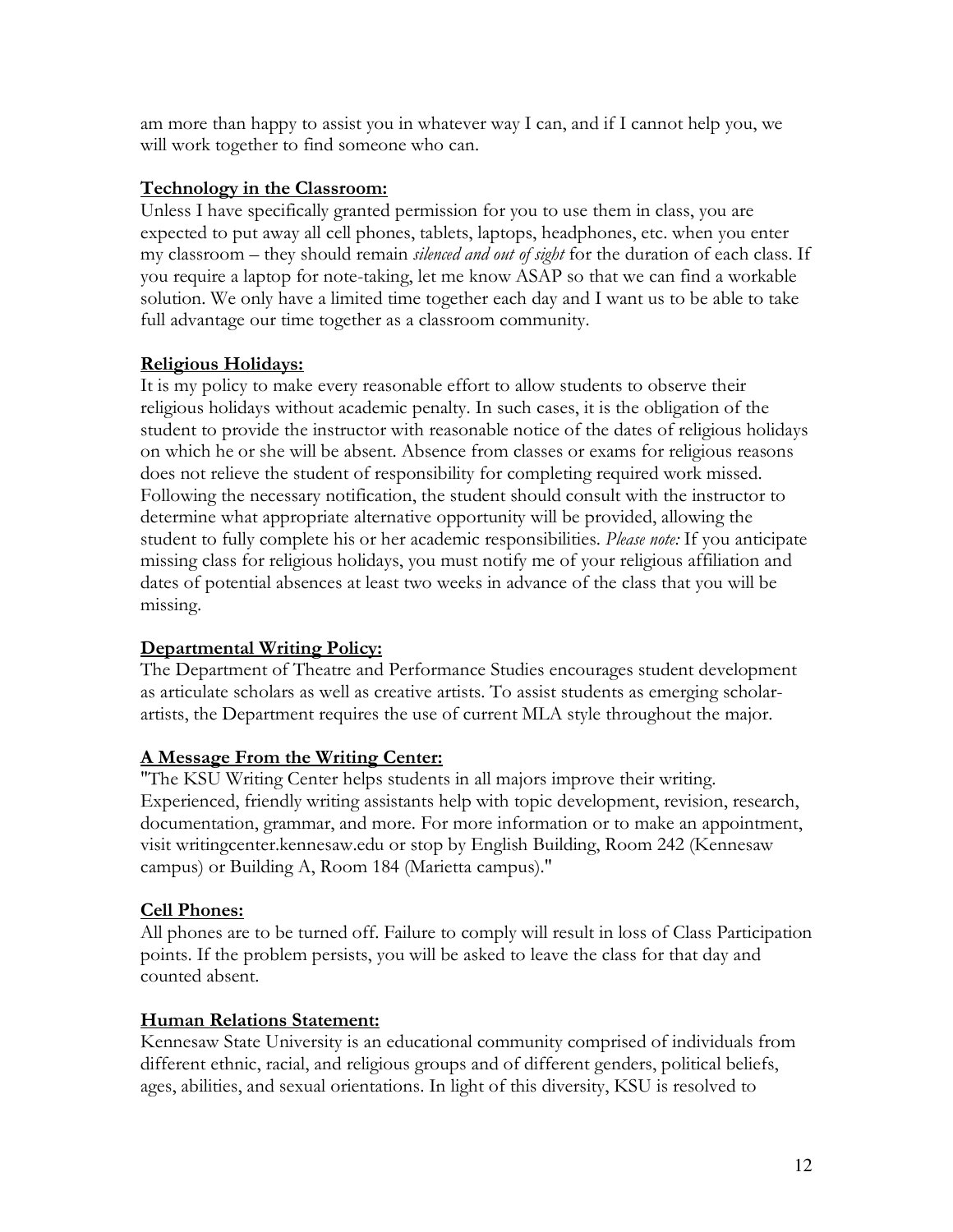contribute to the development of an integrated, pluralistic society in which individuals model and support humaneness and respect for the individual.

The University is committed to providing quality education which is enhanced by the perspectives provided by individuals and groups with varying backgrounds and views. Racism, sexism, and other discriminatory attitudes and behaviors impede learning and working. Conversely, respect for differences enhances educational and work experiences. KSU is dedicated to creating an environment that cherishes and nourishes this diversity.

### **The Academic Resource Center for Students:**

The Academic Resource Center for Students (ARCS) is a unique service that's available to students in the College of the Arts. Located in room 209 of the Wilson Bldg., the ARCS is a place you can go for help with a variety of issues. KSU is getting to be a very large institution, so sometimes just knowing where to go to get answers to your questions can be difficult to determine. The staff in the ARCS can help point you in the right direction if they can't answer your question directly. The ARCS also has a Career Services counselor who works there two days a week, and is a satellite office for the Writing Center. They can also make referrals to many of the student services around campus, including Counseling & Psychological Services, Student Disability Services, the Collegiate Recover Program, and many others. The ARCS also has a student lounge that is available for quiet study or relaxation, and a computer and printer for student use. Contact Assistant Dean Samuel Robinson (srobin50@kennesaw.edu/678-574-2349) or Ms. Christine Collins (ccolli61@kennesaw.edu/678-574-6614) for more information.

### **ACADEMIC HONESTY**

The high quality of education at Kennesaw State University is reflected in the credits and degrees its students earn. *All assignments that take place in and out of the classroom must be your own work and original for this course*. The protection of these high standards is crucial since the validity and equity of the University's grades and degrees depend upon it. Any student found to have violated any KSU academic honesty regulation after a hearing before a university hearing panel or before the Vice President for Student Success and Enrollment Services (or his/her designee) shall be suspended for at least one semester, unless the student persuades the deciding body that the circumstances of his or her behavior substantially mitigate the gravity of the violation. These regulations are designed to assist students in (1) developing appropriate attitudes about, and (2) understanding and following the university's standards relating to academic honesty. The regulations protect students by helping them avoid committing infractions that may compromise the completion of their KSU degrees or damage their reputations.

*Student Conduct Pledge/Statement: As a member of the Kennesaw State University community of scholars, I understand that my actions are not only a reflection on myself, but also a reflection on the University and the larger body of scholars of which it is a part. Acting unethically, no matter how minor the offense, will be detrimental to my academic progress and self-image. It will also adversely affect all students, faculty, staff, the reputation of this University, and the value of the degrees it awards. Whether on campus or online, I understand that it is not only my personal responsibility, but also a duty to the entire KSU community that I act in a manner consistent with the highest level of academic integrity. Therefore, I promise that as a member of the Kennesaw State University community, I will not participate in any form of academic misconduct.*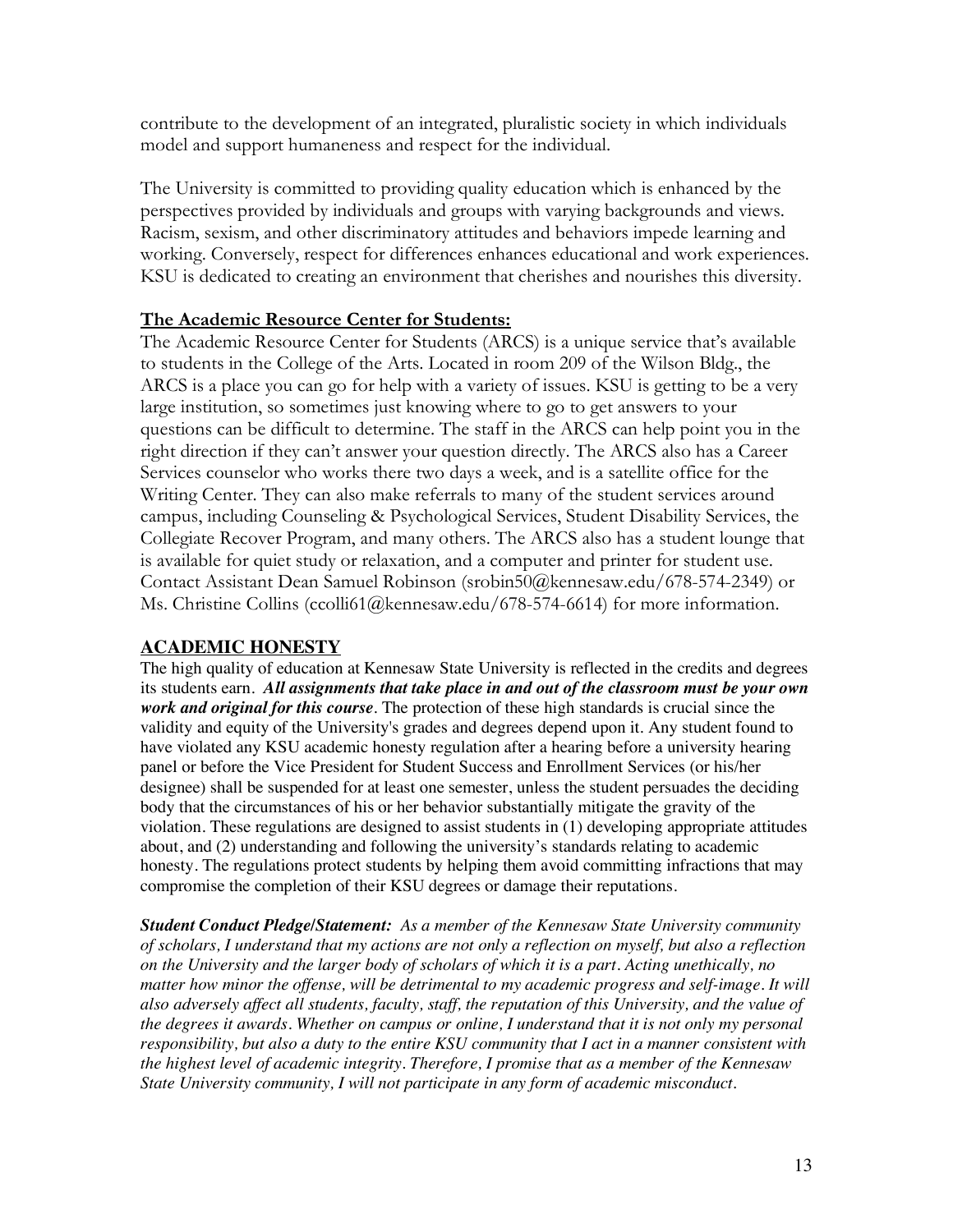#### **Types of Academic Misconduct:**

1) **Cheating:** Receiving, attempting to receive, knowingly giving or attempting to give unauthorized assistance in the preparation of any work required to be submitted for credit (including examinations, laboratory reports, essays, themes, term papers, etc.) is considered cheating, as is engaging in any behavior that a professor prohibits as academic misconduct in the syllabus or class discussion. Unless specifically authorized, using and/or having access to electronic devices during an examination, quiz, test or other assessment is automatically considered cheating, regardless of the student's reason for using/accessing the device;

2) **Plagiarism:** Including direct quotations from other sources into work required to be submitted for credit without indicating them as such by quotation marks, block quotes or other appropriate formatting. Incorporating the work of someone (e.g. ideas, theories, data, figures, graphs, programs, electronic based information, illustrations, etc.) into a paper or project without due acknowledgement;

3) **Self-Plagiarism:** Submitting any work for credit which was not authored specifically and originally for the assignment in question without the prior permission of the professor receiving that assignment. Most commonly, this means submitting the same, or substantially the same, paper or other assignment for credit in more than one class;

**4) Misrepresentation and/or Falsification:** Knowingly providing false information in completing University forms or applications (including admissions forms, scholarship applications, time sheets, false or counterfeit transcripts, etc.) or in any work submitted for credit. This includes providing fabricated/altered documents to substantiate an excused absence (such as to meet attendance requirements or have the chance to make**-**up a missed exam). Signing in for another student or having another individual sign in on a student's behalf on an attendance sheet also constitutes a violation of this code section.

5) **Unauthorized Access to University Materials:** Taking, attempting to take, stealing or in any unauthorized manner otherwise procuring, gaining access to, altering or destroying any material pertaining to the conduct of a class (including tests, examinations, grade change forms, grade rolls, roll books, laboratory equipment, University grade records in written or computerized form, etc.).

6) Malicious**/Intentional Misuse of Computer Facilities/Services:** Maliciously or intentionally misusing university-controlled computer facilities and services. This includes violations of state and federal laws (e.g. copyright violations, unauthorized access to systems, alteration/damage/destruction, or attempted alteration/damage/destruction, use for profit, etc.) or a department's rules for computer usage (e.g. account violations, damage, or destruction of the

system and/or its performance, unauthorized copying of electronic information, use of threatening or obscene language, etc.).

#### 7) Malicious **Removal, Retention or Destruction of University Resource Materials**:

Misplacing, taking, destroying any item or part of an item belonging to or in the protection of the University (or the attempt thereof) with the intention of bringing about an undue disadvantage in the academic pursuits of other Kennesaw State University students.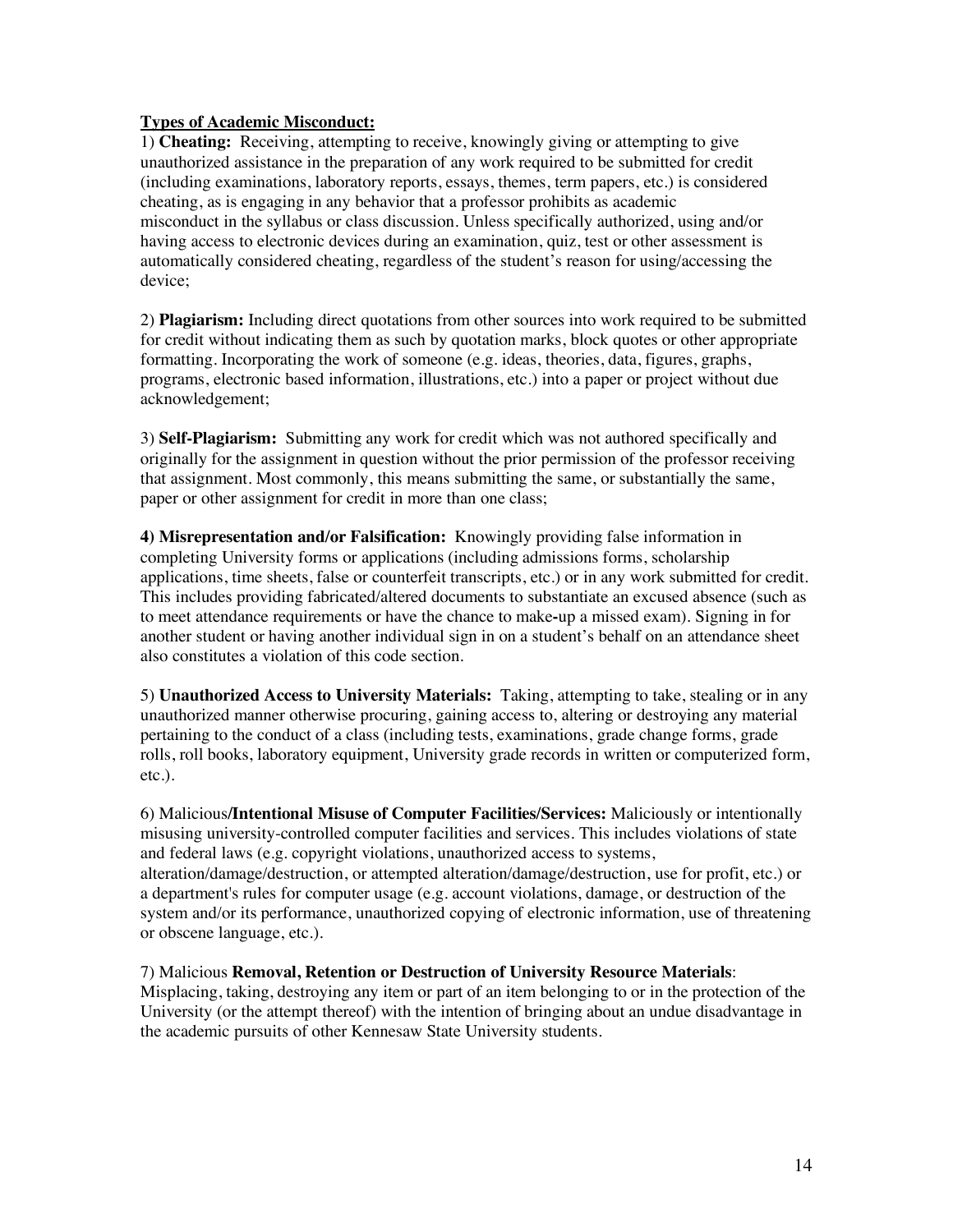These examples of academic dishonesty shall not be construed to be comprehensive, and infractions will be dealt with on an individual basis according to university policies and procedures. It is the obligation of each student to assist in the enforcement of academic standards.

#### *See: The KSU Student Code of Conduct at KSU Codes of Conduct-2015.pdf*

**Enforcement:** This policy is strictly enforced. Please note, *I reserve the right to select any paper and/or assignment that are turned in for a grade for plagiarism review. Plagiarism review consists of running your paper/assignment through various search engines and databases at my disposal in order to check for "borrowed" or "bought" information. Students will be required to use TurnItIn.Com to have their papers reviewed for plagiarism.* If you are found in violation of academic dishonesty, then you will be subject to the enforcement policies and procedures, as outlined by the University and the Department.

## **WEB ACCESSBILITY**

Kennesaw State University follows the guidelines of the Universal Design for Learning standard of web accessibility. Faculty use Word, PDF, and HTML formats when communicating electronic information to students whenever possible and appropriate in light of the goals of the course. Faculty are trained to use Web Accessibility Evaluation tools, e.g., WAVE (www.wave.webaim.org), and make adjustments as possible and appropriate in light of the goals of the course. For free resources available to students on web accessibility, please visit the Web Accessibility Resources page at the Distance Learning Center: http://www.kennesaw.edu/dlc/facultyresources/index.php#

## **KSU SEXUAL MISCONDUCT POLICY**

Kennesaw State University adheres to KSU's policy prohibiting sexual misconduct both in and out of the classroom. Questions about this policy should be directed to the KSU Equal Employment Opportunity (EEO) and Title IX officer by telephone at (470) 578-2614. You may also visit the University's EEO website http://www.kennesaw.edu/eeo/index.html for more information.

### **COPYRIGHT LAW**

Kennesaw State University adheres to USG's policy to respect the right of copyright. Holders and comply with copyright laws as set forth in the United States Copyright act. For more information, see the following link to USG's policy: http://www.usg.edu/copyright/

### **STUDENT RECORDS/FERPA**

Kennesaw State University adheres to the Family Educational Rights & Privacy Act of 1974 – FERPA. See the following link for more information: http://www.usg.edu/information\_technology\_handbook/section9/tech/9.5\_privacy\_and\_security

# **ELECTRONIC RECORDING AND SOCIAL MEDIA**

Electronic recording performed without the consent of the people being recorded chills the free exchange of ideas. Academic freedom, free inquiry, and freedom of expression should not be limited by the fear that one's brainstorming, polemic discourse, speculative inquiry, or any other kind of expressed curiosity made within the space of a university classroom will be made public without one's consent. This fear is unacceptable regardless of whether one is in an online, hybrid, or face-to-face classroom setting. Accordingly, no person shall make public any electronically recorded class discussion without the written permission of the instructor. This policy is not